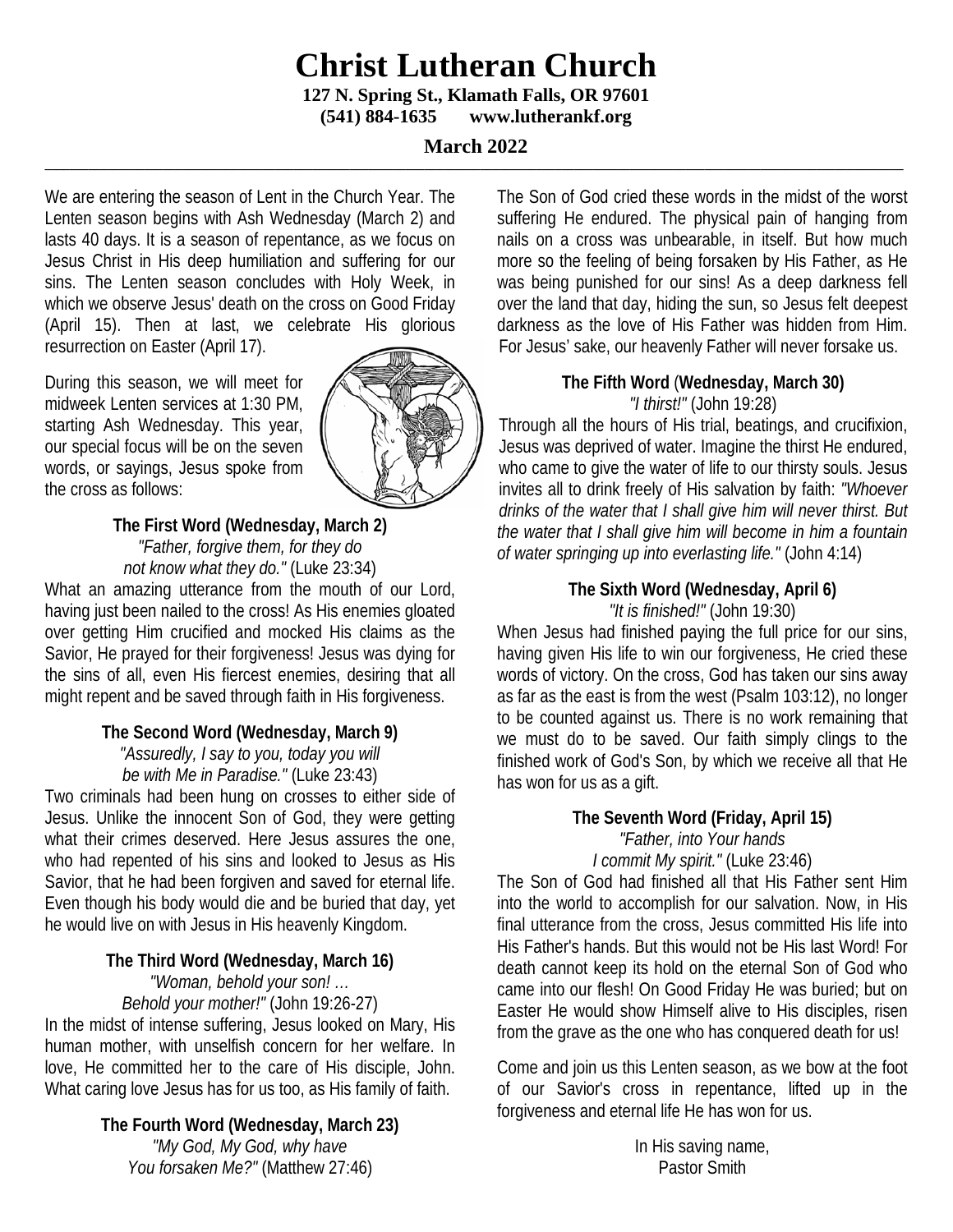



PRESENTING EVIDENCE Critiquing Worldviews FORTIFYING BELIEVERS **ENGAGING UNBELIEVERS** 

# **How Should Christians Understand "Identity"?**

*March 2022*

"I identify as trans" or "male" or "gay" or "African American" or "white" or "Christian" or . . . . This "identity" phenomenon is everywhere today and sometimes confusing. The Christian understanding of identity must be theological, not political or cultural. The biblical approach will keep us faithful to God and His Word and guides us so we approach life realistically and with compassion. The biblical worldview distinguishes three senses of "identity":

#### **1. God-established identities**—*true, inviolable*.

I rightly identify myself as, and all human beings as, those *made in the image of God in the broad sense*. Human beings alone have an immortal soul. They grasp, unlike other creatures, transcendent truth, justice, purpose, life, beauty, and goodness. They are designated to rule over creation even though they may abuse that rule. This image-of-God status makes all people of equal, intrinsic, and sacred value. And this value applies to *everyone* regardless of sex, ethnicity, religion, lifestyle, nationality, heritage, economic status, intelligence, etc.

I rightly identify as, and all human beings as, either *male or female*. Furthermore, I identify two people as *married* only when that marriage consists of both male and female.

I rightly identify as, and all human beings as, those who *lost the image of God in the narrow sense* (true holiness and righteousness). Since the fall, *all* are equally and desperately sinful, regardless of sex, ethnicity, religion, lifestyle. . . .

I rightly identify as, and all human beings as, those who have been *objectively justified*. Jesus Christ purchased forgiveness and righteousness for everyone and therefore this identity applies to *all*, regardless of sex, ethnicity, religion, lifestyle. . . . Objective justification claims that every person is precious and of inestimable value to God, reinforcing the evangelism mandate.

I rightly identify as, and only some as, those who have been *subjectively justified* before God, namely, those who have been baptized and live in repentance and faith in Christ. The image of God in the narrow sense has been renewed in believers and they begin to display that image of God by producing the fruits of repentance. This identity is a reality *only for true Christians*, uniting them in one body regardless of sex, ethnicity, economic status. . . .

#### **2. God-allowed identities**.

I *may* identify myself and others on the basis of skin color, ethnicity, lifestyle, nationality, heritage, economic status, intelligence, age, vocation, etc., as long as these are based in some objective reality. But in and of themselves, they do not make one more (or less) sacred or intrinsically valuable than another.

However, when one or more of these God-allowed identities are believed to be *intrinsically valuable* or are thought to be *equal to or more important* than one of the true identities, then they take on a status never intended. This leads to denying or diminishing in others the image of God in the broad sense. This exalting of God-allowed identities and suppression of true identities results in disrespect, lovelessness, cruelty, and injustice. This is the essence of racism and many prejudices.

#### **3. God-forbidden identities**—*offensive to Him and to human nature as He created it.*

I *must not* identify myself with that which is contrary to the God-established identities or objective reality. To do so means to live in a lie.

Nor am I allowed to *affirm* the self-chosen identities in others that are contrary to the Godestablished ones or objective reality. To do so would encourage others to live in a lie, the very opposite of Christian love.

The **Woke Movement (Critical Theory)** dangerously and deceptively elevates God-allowed and God-forbidden identities above God-established identities.

So, love *for God* compels me to say "no" to forbidden identities and to rejoice and find security in His true identities. Love *for my neighbor* compels me to recognize my neighbor's sacred value (equal to mine), his fallenness (equal to mine), and his redemption in Christ (equal to mine), with the hope he will receive Christ. It is not love to affirm false identities; rather—when called upon—I must speak *the truth in love*.

*Rev. David Thompson is pastor of St. Timothy Lutheran Church, Lombard, Illinois, and author of*  What in the World Is Going On? Identifying Hollow and Deceptive Worldviews*.*

## **Learn More:** *www.els.org/apologetics*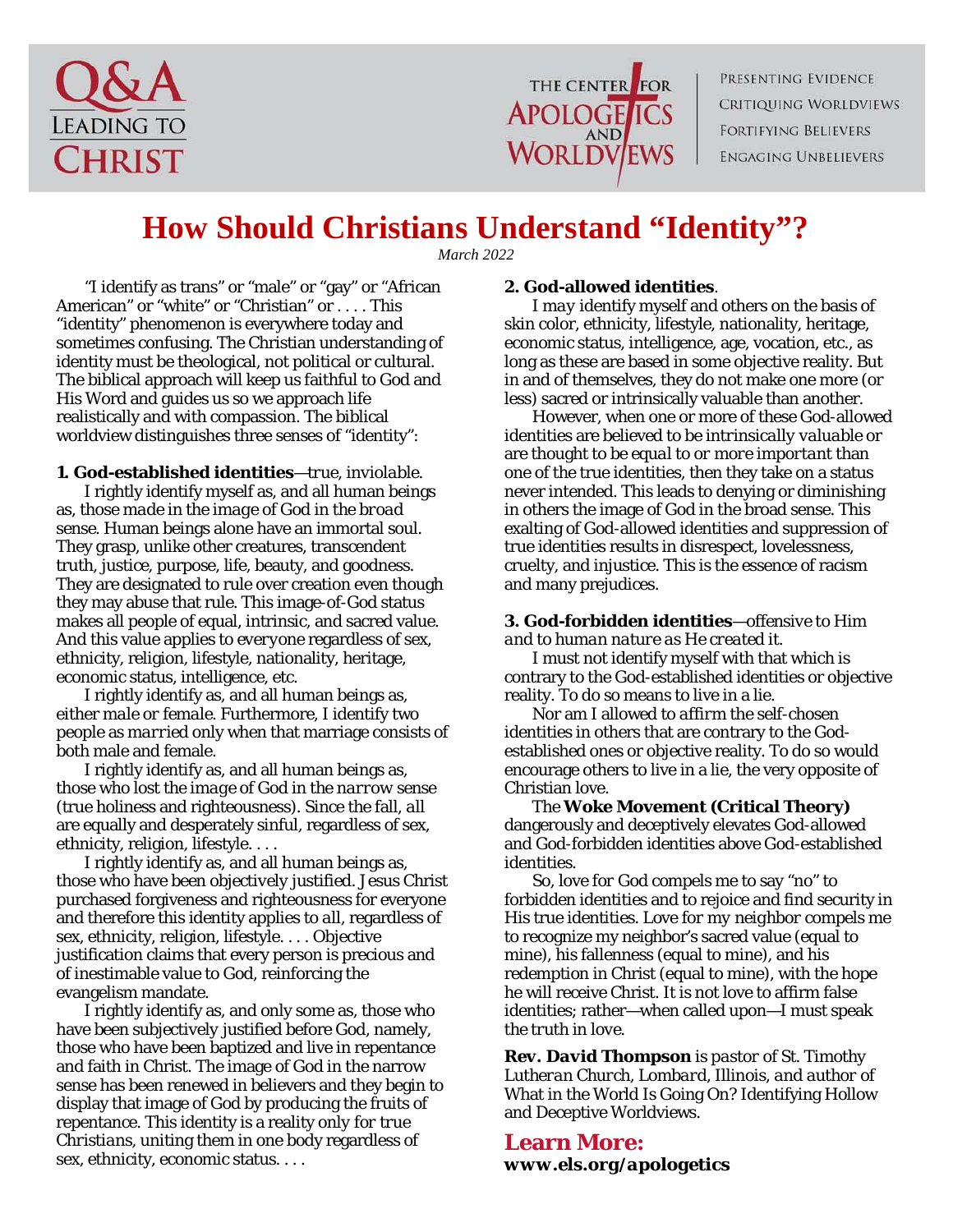| <b>March 2022</b><br><b>Christ Lutheran Church</b>                                                                                                             |                                           |           |                                                       |                                                                                 |                                                                                     |                                      |
|----------------------------------------------------------------------------------------------------------------------------------------------------------------|-------------------------------------------|-----------|-------------------------------------------------------|---------------------------------------------------------------------------------|-------------------------------------------------------------------------------------|--------------------------------------|
| Sunday                                                                                                                                                         | Monday                                    | Tuesday   | Wednesday                                             | Thursday                                                                        | Friday                                                                              | Saturday                             |
|                                                                                                                                                                | "Father,<br>forgive them"<br>(Luke 23:34) | 1         | $\overline{2}$<br>Midweek Lent 1<br>Service - 1:30 PM | 3<br>Happy Birthday<br>Charles Brumble<br><b>Adult Instruction</b><br>$1:00$ pm | 4<br><b>Adult Instruction</b><br>2:00 pm                                            | 5                                    |
| 6<br>Lent 1<br>Radio Program<br>8:30 AM (KAGO 1150 AM)<br><b>Worship with Communion</b><br>9:30 AM<br>Sunday School & Bible Class<br>10:45 AM                  | 7                                         | 8         | 9<br>Midweek Lent 2<br>Service - 1:30 PM              | 10<br><b>Adult Instruction</b><br>$1:00$ pm                                     | 11<br>Happy Birthday<br><b>Grace Smith</b><br><b>Adult Instruction</b><br>$2:00$ pm | 12<br>Happy Birthday<br>Aydin Smith  |
| 13 Lent 2 Daylight Savings Begins<br>Radio Program<br>8:30 AM (KAGO 1150 AM)<br>Worship<br>9:30 AM<br>Sunday School & Bible Class<br>10:45 AM                  | 14                                        | 15        | 16<br>Midweek Lent 3<br>Service - 1:30 PM             | 17<br>St. Patrick's Day<br><b>Adult Instruction</b><br>1:00 pm                  | 18<br><b>Adult Instruction</b><br>2:00 pm                                           | 19                                   |
| $20$ Lent 3<br><b>Spring Begins</b><br>Radio Program<br>8:30 AM (KAGO 1150 AM)<br>Worship with Communion<br>9:30 AM<br>Sunday School & Bible Class<br>10:45 AM | 21                                        | 22        | 23<br>Midweek Lent 4<br>Service - 1:30 PM             | 24<br>Happy Birthday<br>Jackie Bednar<br><b>Adult Instruction</b><br>$1:00$ pm  | 25<br>The Annunciation<br>of Our Lord<br><b>Adult Instruction</b><br>2:00 pm        | 26                                   |
| $27$ Lent 4<br>Radio Program<br>8:30 AM (KAGO 1150 AM)<br>Worship<br>9:30 AM<br>Sunday School & Bible Class<br>10:45 AM                                        | 28                                        | 29<br>L I | 30<br>Midweek Lent 5<br>Service - 1:30 PM             | 31<br>Happy Birthday<br>Hannah Krause<br><b>Adult Instruction</b><br>$1:00$ pm  |                                                                                     | $H$ is<br>finished!"<br>(John 19:30) |